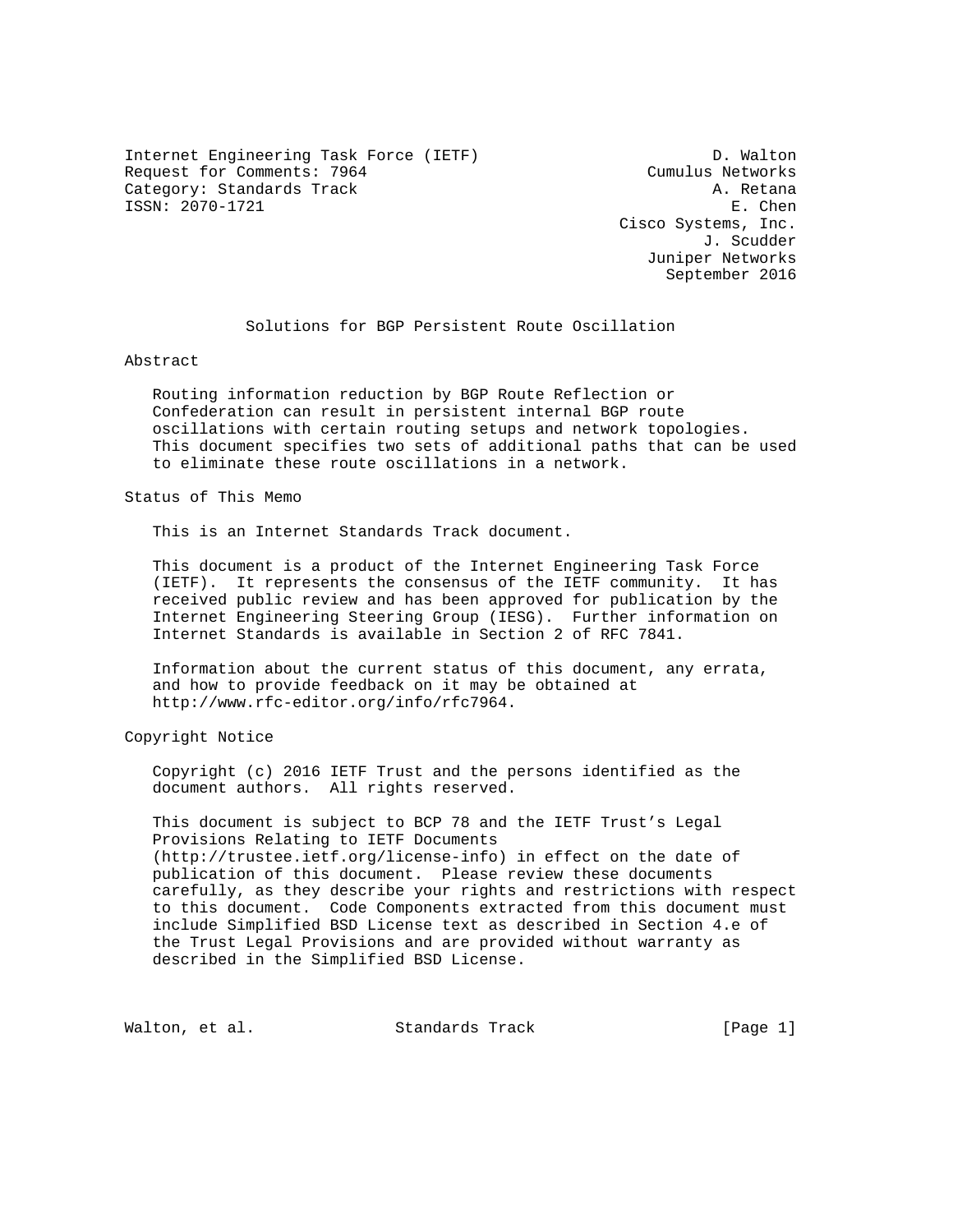Table of Contents

| 2.1          |                                                            |  |  |  |  |  |  | 3 |
|--------------|------------------------------------------------------------|--|--|--|--|--|--|---|
|              | Advertise All the Available Paths                          |  |  |  |  |  |  | 3 |
| $4$ .        | Advertise the Group Best Paths                             |  |  |  |  |  |  | 3 |
| 5.           | Route Reflection and Confederation                         |  |  |  |  |  |  | 4 |
|              |                                                            |  |  |  |  |  |  | 5 |
|              |                                                            |  |  |  |  |  |  | 5 |
|              |                                                            |  |  |  |  |  |  | 6 |
|              |                                                            |  |  |  |  |  |  | 6 |
| $\mathsf{R}$ |                                                            |  |  |  |  |  |  | 7 |
|              | 8.1. Normative References                                  |  |  |  |  |  |  | 7 |
|              | 8.2. Informative References                                |  |  |  |  |  |  | 7 |
|              | Appendix A. Why the Group Best Paths Are Adequate $\cdots$ |  |  |  |  |  |  | 8 |
|              |                                                            |  |  |  |  |  |  | 9 |
|              |                                                            |  |  |  |  |  |  | 9 |
|              |                                                            |  |  |  |  |  |  |   |

### 1. Introduction

 As documented in [RFC3345], routing information reduction by BGP Route Reflection [RFC4456] or BGP Confederation [RFC5065] can result in persistent Internal BGP (IBGP) route oscillations with certain routing setups and network topologies. Except for a couple of artificially engineered network topologies, the MULTI\_EXIT\_DISC (MED) attribute [RFC4271] has played a pivotal role in virtually all known persistent IBGP route oscillations. For the sake of brevity, we use the term "MED-induced route oscillation" hereafter to refer to a persistent IBGP route oscillation in which the MED plays a role.

 In order to eliminate MED-induced route oscillations and to achieve consistent routing in a network, a route reflector or a confederation Autonomous System Border Router (ASBR) needs to advertise more than just the best path for an address prefix. Our goal is to identify the necessary set of paths for an address prefix that needs to be advertised by a route reflector or a confederation ASBR to prevent the condition.

 In this document, we describe two sets of paths for an address prefix that can be advertised by a BGP route reflector or confederation ASBR to eliminate MED-induced route oscillations in a network. The first set involves all the available paths, and would achieve the same routing consistency as the full IBGP mesh. The second set, which is a subset of the first one, involves the neighbor-AS-based Group Best Paths, and would be sufficient to eliminate MED-induced route oscillations (subject to certain commonly adopted topological constraints).

Walton, et al. Standards Track [Page 2]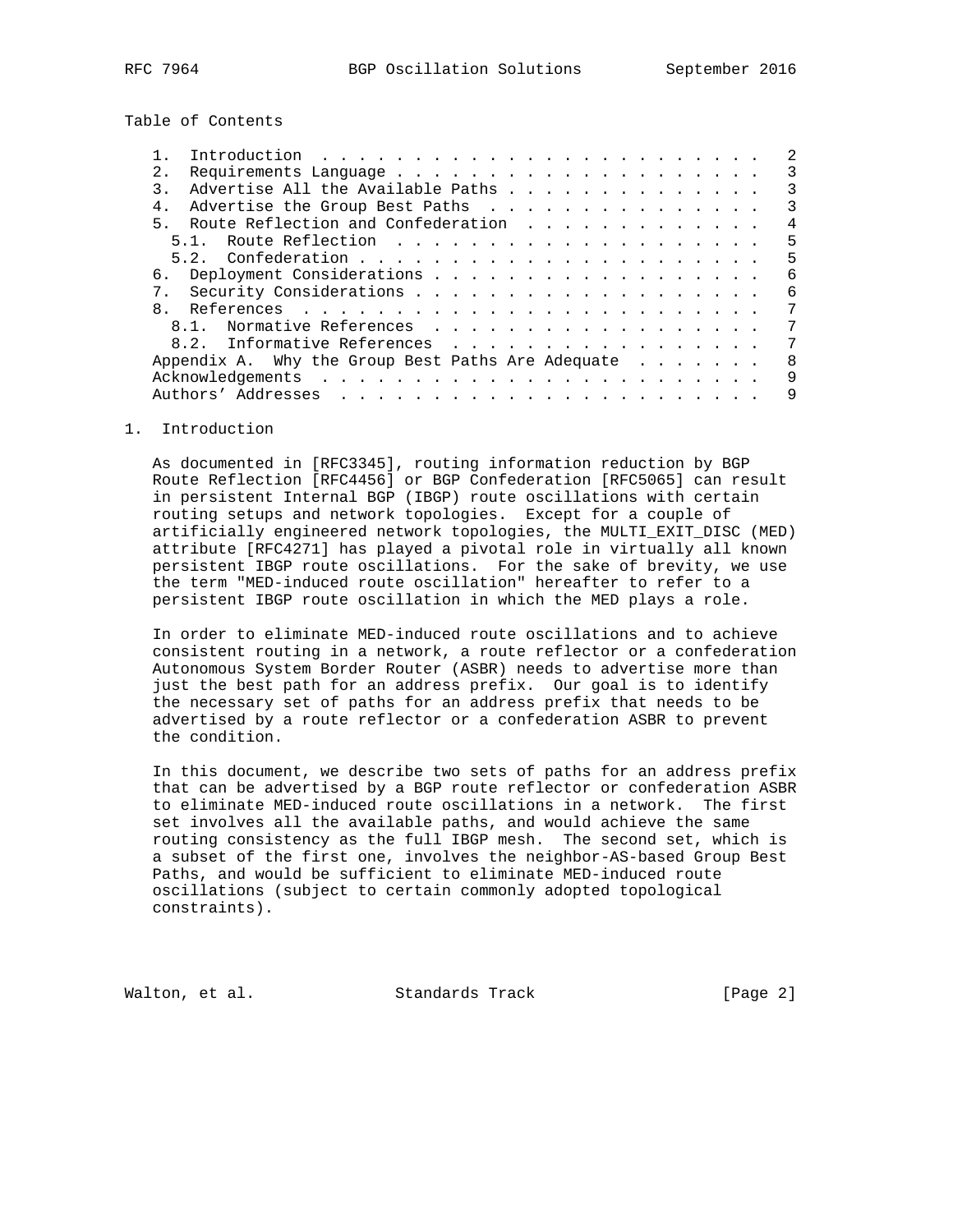These paths can be advertised using the mechanism described in ADD-PATH [RFC7911] for advertising multiple paths. No other assumptions in functionality beyond the base BGP specification [RFC4271] are made.

2. Requirements Language

 The key words "MUST", "MUST NOT", "REQUIRED", "SHALL", "SHALL NOT", "SHOULD", "SHOULD NOT", "RECOMMENDED", "MAY", and "OPTIONAL" in this document are to be interpreted as described in [RFC2119].

3. Advertise All the Available Paths

 Observe that in a network that maintains a full IBGP mesh, all the BGP speakers have consistent and equivalent routing information. Such a network is thus free of MED-induced route oscillations and other routing inconsistencies such as forwarding loops.

 Therefore, one approach is to allow a route reflector or a confederation ASBR to advertise all the available paths for an address prefix. Clearly this approach would yield the same amount of routing information and achieve the same routing consistency as the full IBGP mesh in a network. In this document, "Available Paths" refers to the advertisement of all the available paths.

 This approach can be implemented using the mechanism described in ADD-PATH [RFC7911] for advertising multiple paths for certain prefixes.

 For the sake of scalability, the advertisement of multiple paths should be limited to those prefixes that are affected by MED-induced route oscillation in a network carrying a large number of alternate paths. A detailed description of how these oscillations can occur can be found in [RFC3345]; the description of how a node would locally detect such conditions is outside the scope of this document.

4. Advertise the Group Best Paths

 The term "neighbor-AS" for a route refers to the neighboring autonomous system (AS) from which the route was received. The calculation of the neighbor-AS is specified in Section 9.1.2.2 of [RFC4271], and Section 5.3 of [RFC5065]. By definition, the MED is comparable only among routes with the same neighbor-AS. Thus, the route selection procedures specified in [RFC4271] would conceptually involve two steps: first, organize the paths for an address prefix into groups according to their respective neighbor-ASes, and

Walton, et al. Standards Track [Page 3]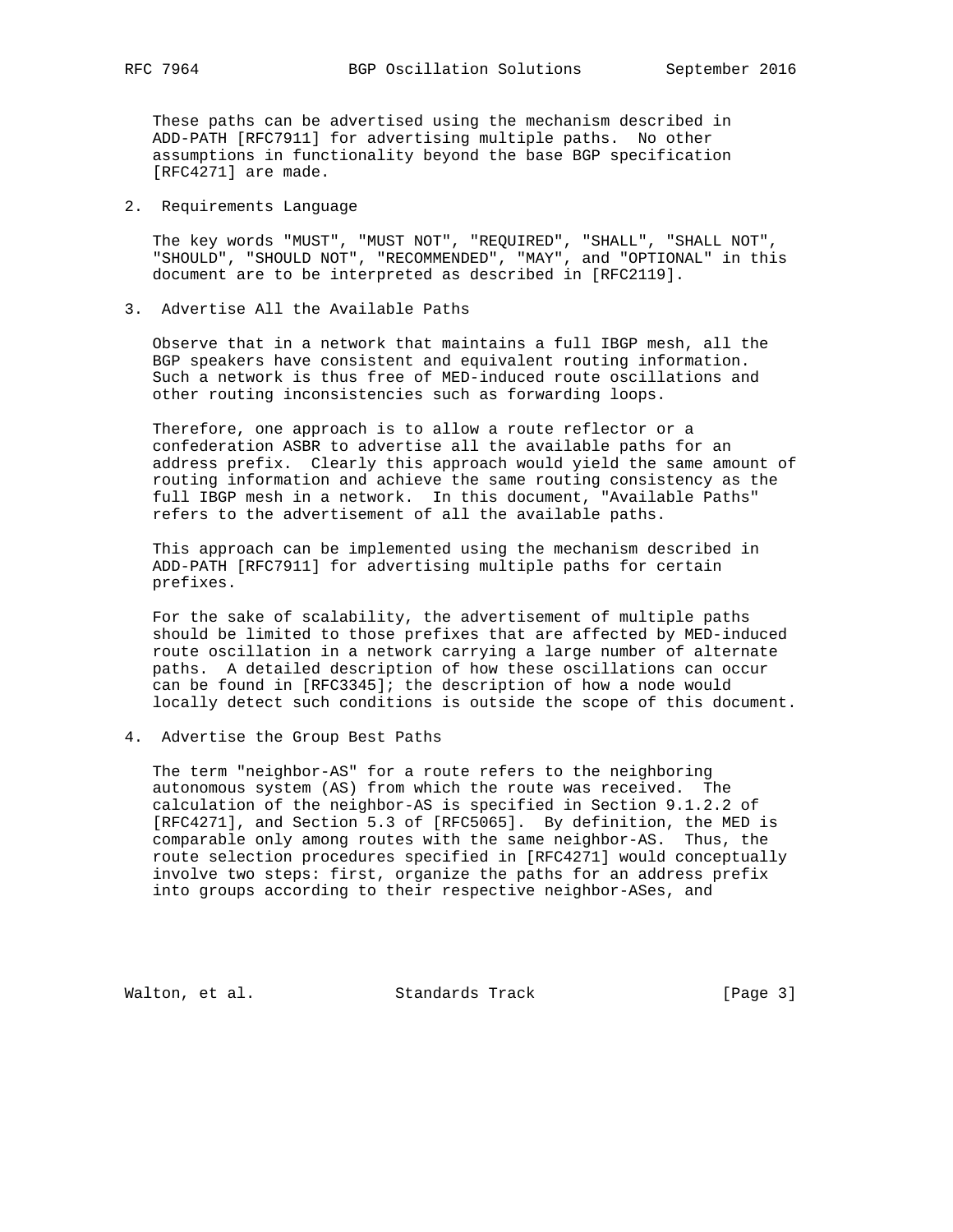calculate the most preferred one (termed "Group Best Path") for each of the groups; then, calculate the overall best path among all the Group Best Paths.

 As a practice that is generally recommended (in [RFC4456] and [RFC5065]) and widely adopted, a route reflection cluster or a confederation sub-AS should be designed such that BGP routes from within the cluster (or confederation sub-AS) are preferred over routes from other clusters (or confederation sub-AS) when the decision is based on the IGP cost to the BGP NEXT\_HOP. This is typically done by setting IGP metrics for links within a cluster (or confederation sub-AS) to be much smaller than the IGP metrics for the links between the clusters (or confederation sub-AS). This practice helps achieve consistent routing within a route reflection cluster or a confederation sub-AS.

 When the aforementioned practice for devising a route reflection cluster or confederation sub-AS is followed in a network, we claim that the advertisement of all the Group Best Paths by a route reflector or a confederation ASBR is sufficient to eliminate MED-induced route oscillations in the network. This claim is validated in Appendix A.

 Note that a Group Best Path for an address prefix can be identified by the combination of the address prefix and the neighbor-AS. Thus, this approach can be implemented using the mechanism described in ADD-PATH [RFC7911] for advertising multiple paths, and in this case, the neighbor-AS of a path may be used as the path identifier of the path.

 It should be noted that the approach of advertising the Group Best Paths requires certain topological constraints to be satisfied in order to eliminate MED-induced route oscillation. Specific topological considerations are described in [RFC3345].

5. Route Reflection and Confederation

 To allow a route reflector or a confederation ASBR to advertise either the Available Paths or Group Best Paths using the mechanism described in ADD-PATH [RFC7911], the following revisions are proposed for BGP Route Reflection and BGP Confederation.

Walton, et al. Standards Track [Page 4]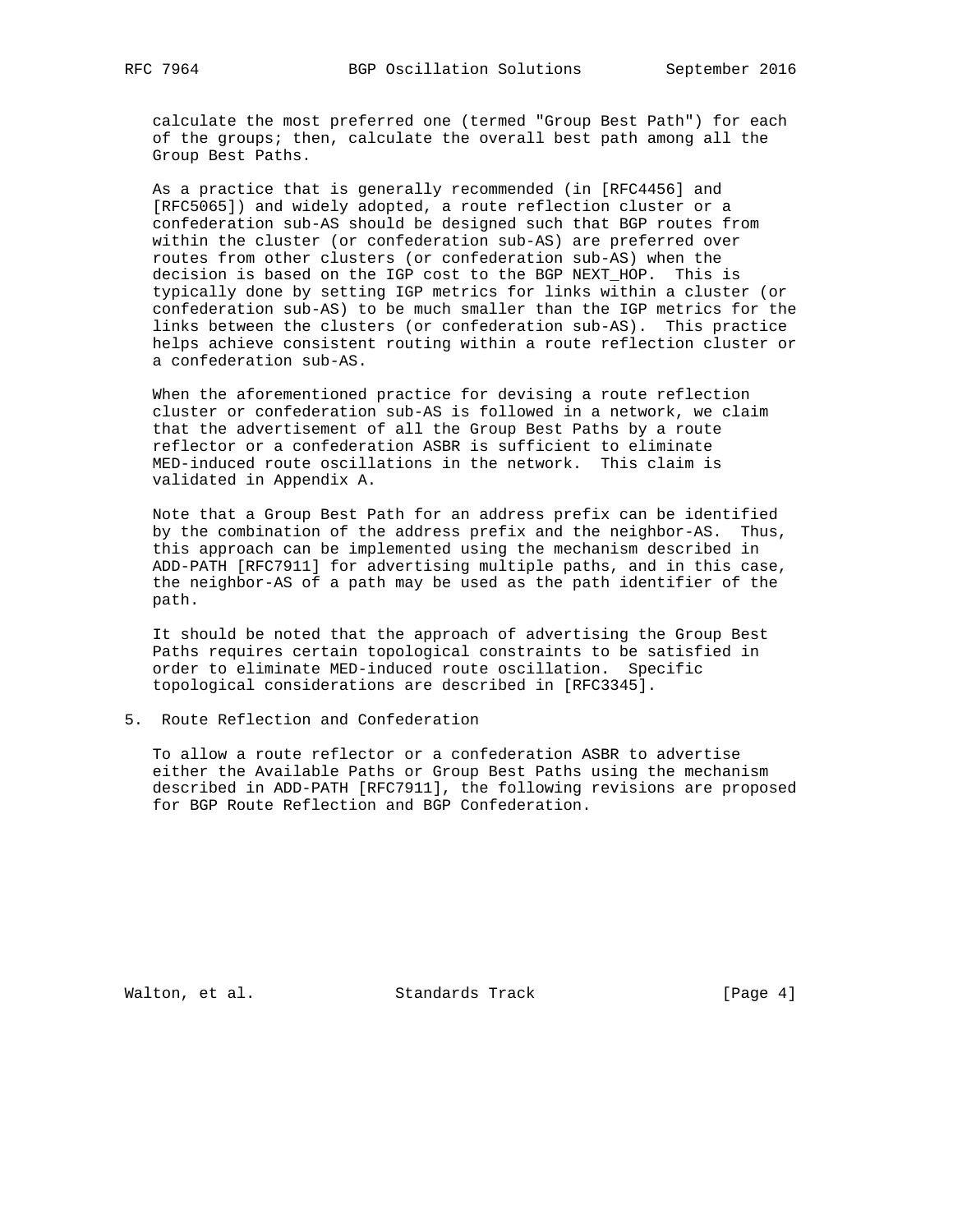### 5.1. Route Reflection

 For a particular <Address Family Identifier (AFI), Subsequent Address Family (SAFI)>, a route reflector MUST include the <AFI, SAFI> with the "Send/Receive" field set to 2 (send multiple paths) or 3 (send/receive multiple paths) in the ADD-PATH Capability [RFC7911] advertised to an IBGP peer. When the ADD-PATH Capability is also received from the IBGP peer with the "Send/Receive" field set to 1 (receive multiple paths) or 3 (send/receive multiple paths) for the same <AFI, SAFI>, then the following procedures apply:

 If the peer is a route reflection client, the route reflector MUST advertise to the peer the Group Best Paths (or the Available Paths) received from its non-client IBGP peers. The route reflector MAY also advertise to the peer the Group Best Paths (or the Available Paths) received from its clients.

 If the peer is a non-client, the route reflector MUST advertise to the peer the Group Best Paths (or the Available Paths) received from its clients.

### 5.2. Confederation

 For a particular <AFI, SAFI>, a confederation ASBR MUST include the <AFI, SAFI> with the "Send/Receive" field set to 2 (send multiple paths) or 3 (send/receive multiple paths) in the ADD-PATH Capability [RFC7911] advertised to an IBGP peer, and to a confederation external peer. When the ADD-PATH Capability is also received from the IBGP peer or the confederation-external peer with the "Send/Receive" field set to 1 (receive multiple paths) or 3 (send/receive multiple paths) for the same <AFI, SAFI>, then the following procedures apply:

 If the peer is internal, the confederation ASBR MUST advertise to the peer the Group Best Paths (or the Available Paths) received from its confederation-external peers.

 If the peer is confederation-external, the confederation ASBR MUST advertise to the peer the Group Best Paths (or the Available Paths) received from its IBGP peers.

Walton, et al. Standards Track [Page 5]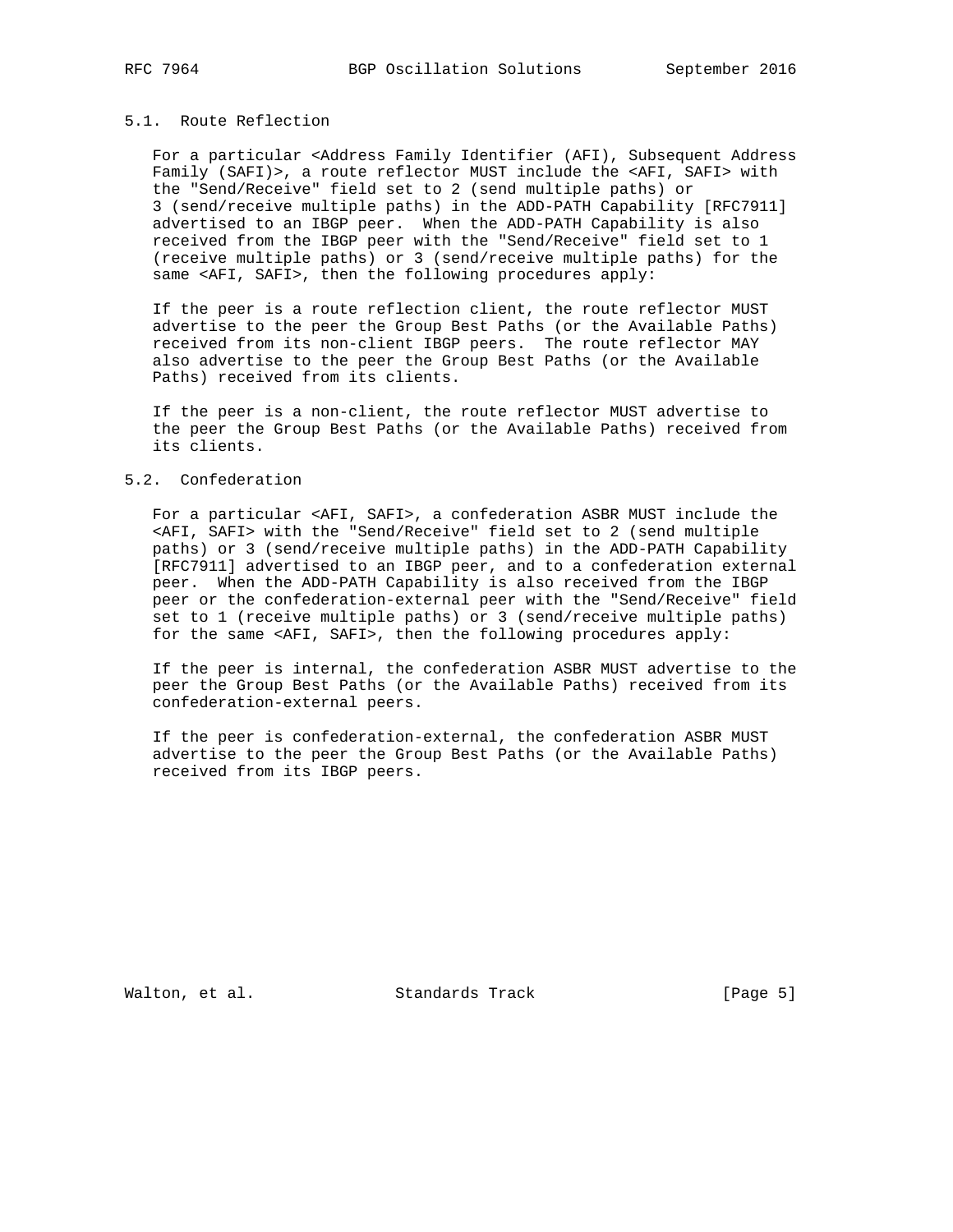#### 6. Deployment Considerations

 Some route oscillations, once detected, can be eliminated by simple configuration workarounds. As carrying additional paths impacts the memory usage and routing convergence in a network, it is recommended that the impact be evaluated and the approach of using a configuration workaround be considered in deciding whether to deploy the proposed mechanism in a network. In addition, the advertisement of multiple paths should be limited to those prefixes that are affected by MED-induced route oscillation.

 While the route reflectors or confederation ASBRs in a network need to advertise the Group Best Paths or Available Paths, the vast majority of the BGP speakers in the network only need to receive the Group Best Paths or Available Paths, which would involve only minor software changes.

 It should be emphasized that, in order to eliminate MED-induced route oscillations in a network using the approach of advertising the Group Best Paths, the recommended practice for devising a route reflection cluster or confederation sub-AS with respect to the IGP metrics ([RFC4456] [RFC5065]) should be followed.

 It is expected that the approach of advertising the Group Best Paths would be adequate to achieve consistent routing for the vast majority of the networks. For a network that has a large number of alternate paths, the approach should be a good choice as the number of paths advertised by a reflector or a confederation ASBR is bounded by the number of the neighbor-ASes for a particular address prefix. The additional states for an address prefix would also be per neighbor-AS rather than per path. The number of neighbor-ASes for a particular address prefix is typically small because of the limited number of upstream providers for a customer and the nature of advertising only customer routes at the inter-exchange points.

 The approach of advertising the Group Best Paths, however, may still be inadequate for certain networks to avoid other routing inconsistencies such as forwarding loops. The required topological constraints could also be operationally challenging. In these cases the approach of advertising the Available Paths may be used, but should be limited to those prefixes that are affected by MED-induced route oscillation in a network carrying a large number of alternate paths.

7. Security Considerations

 This extension to BGP does not change the underlying security issues inherent in the existing BGP [RFC4271].

Walton, et al. Standards Track [Page 6]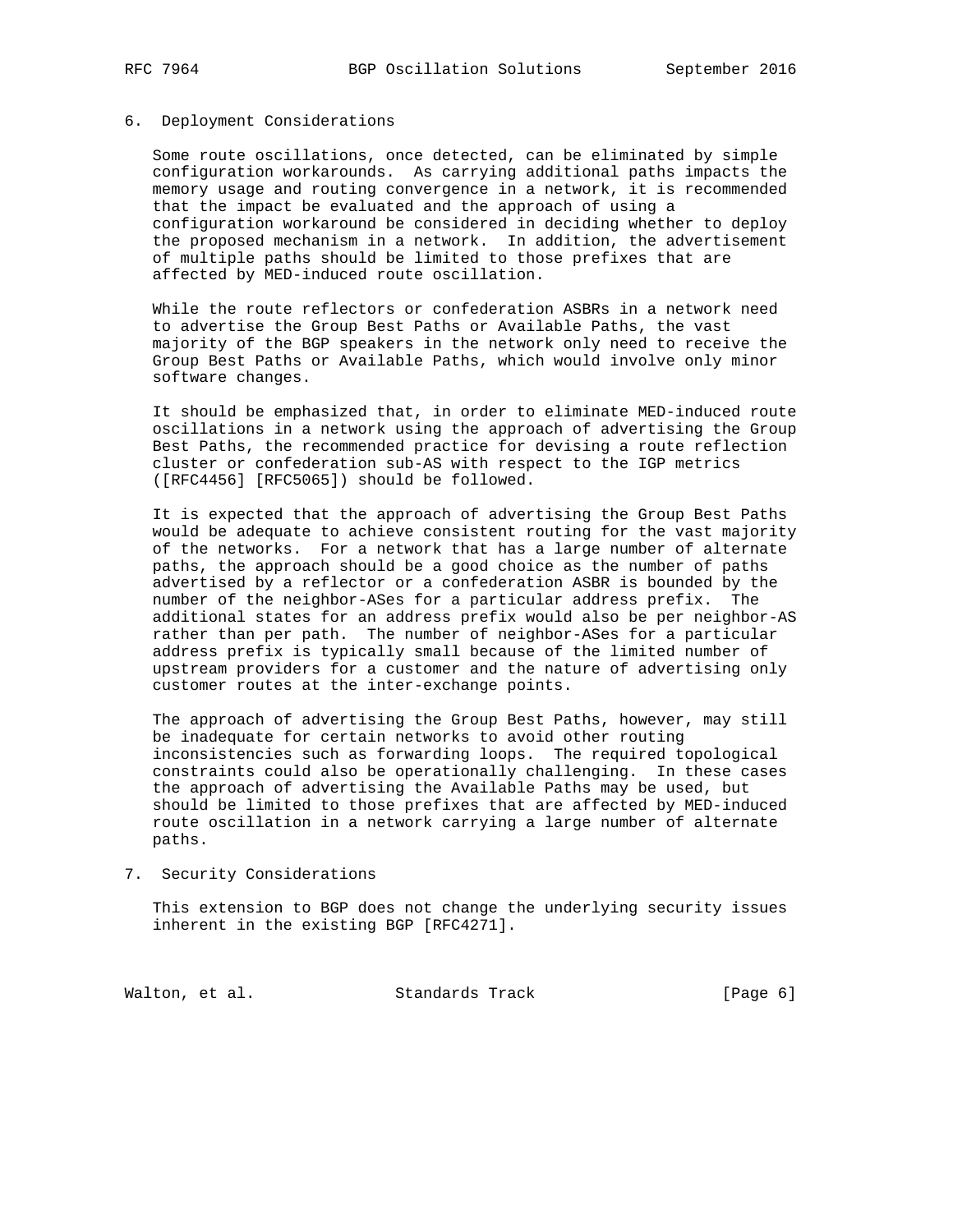## 8. References

- 8.1. Normative References
	- [RFC2119] Bradner, S., "Key words for use in RFCs to Indicate Requirement Levels", BCP 14, RFC 2119, DOI 10.17487/RFC2119, March 1997, <http://www.rfc-editor.org/info/rfc2119>.
	- [RFC4271] Rekhter, Y., Ed., Li, T., Ed., and S. Hares, Ed., "A Border Gateway Protocol 4 (BGP-4)", RFC 4271, DOI 10.17487/RFC4271, January 2006, <http://www.rfc-editor.org/info/rfc4271>.
	- [RFC4456] Bates, T., Chen, E., and R. Chandra, "BGP Route Reflection: An Alternative to Full Mesh Internal BGP (IBGP)", RFC 4456, DOI 10.17487/RFC4456, April 2006, <http://www.rfc-editor.org/info/rfc4456>.
	- [RFC5065] Traina, P., McPherson, D., and J. Scudder, "Autonomous System Confederations for BGP", RFC 5065, DOI 10.17487/RFC5065, August 2007, <http://www.rfc-editor.org/info/rfc5065>.
	- [RFC7911] Walton, D., Retana, A., Chen, E., and J. Scudder, "Advertisement of Multiple Paths in BGP", RFC 7911, DOI 10.17487/RFC7911, July 2016, <http://www.rfc-editor.org/info/rfc7911>.
- 8.2. Informative References
	- [RFC3345] McPherson, D., Gill, V., Walton, D., and A. Retana, "Border Gateway Protocol (BGP) Persistent Route Oscillation Condition", RFC 3345, DOI 10.17487/RFC3345, August 2002, <http://www.rfc-editor.org/info/rfc3345>.

Walton, et al. Standards Track [Page 7]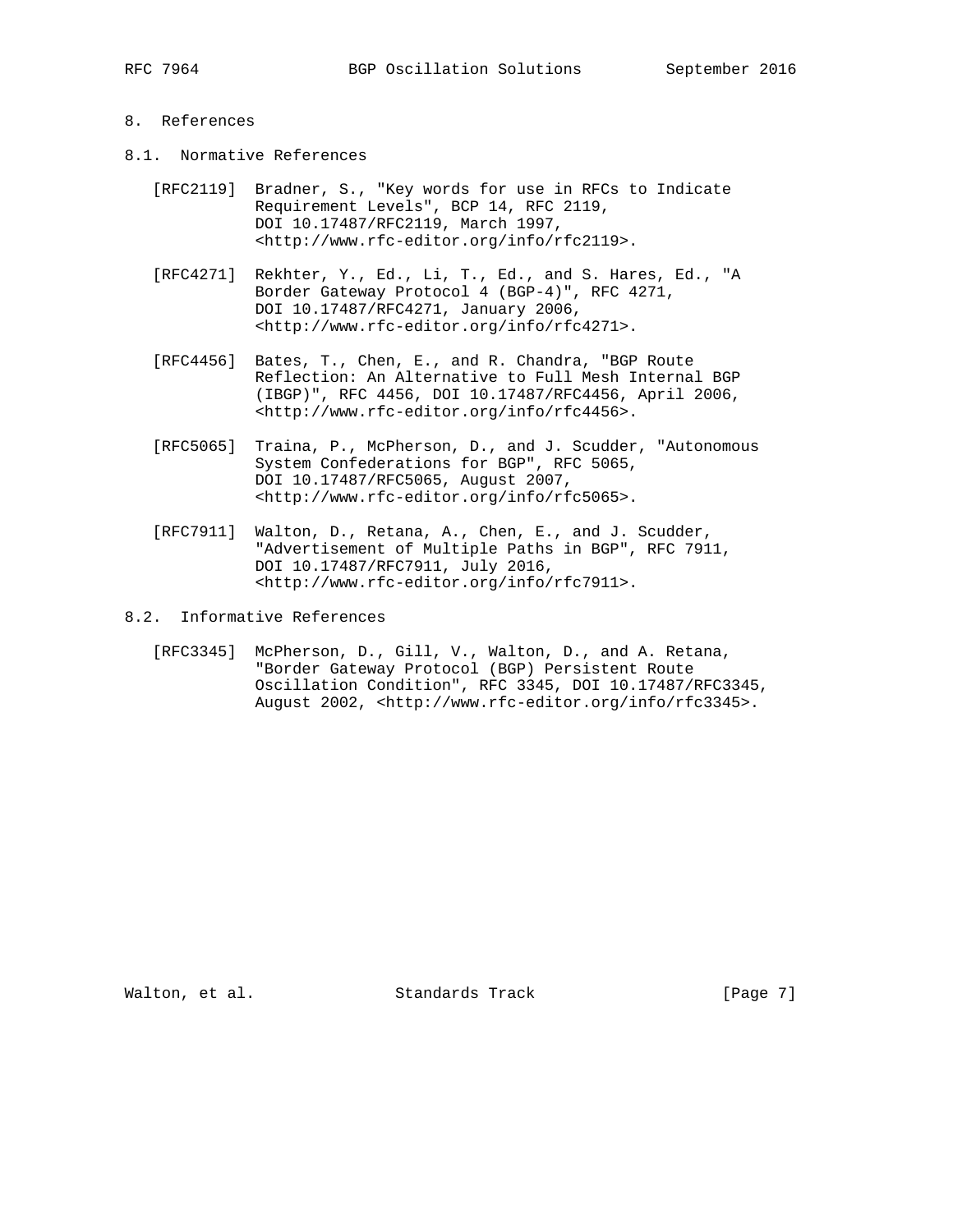Appendix A. Why the Group Best Paths Are Adequate

 It is assumed that the following common practice is followed. A route reflection cluster or a confederation sub-AS should be designed such that the IGP metrics for links within a cluster (or confederation sub-AS) are much smaller than the IGP metrics for the links between the clusters (or confederation sub-AS). This practice helps achieve consistent routing within a route reflection cluster or a confederation sub-AS.

 Observe that in a network that maintains full IBGP mesh only, the paths that survive the (Local\_Pref, AS-PATH Length, Origin, and MED) comparisons [RFC4271] would contribute to route selection in the network.

 Consider a route reflection cluster that sources one or more paths that would survive the (Local\_Pref, AS-PATH Length, Origin, and MED) comparisons among all the paths in the network. One of these surviving paths would be selected as the Group Best Path by the route reflector in the cluster. Due to the constraint on the IGP metrics as described previously, this path would remain as the Group Best Path and would be advertised to all other clusters even after a path is received from another cluster.

 On the other hand, when no path in a route reflection cluster would survive the (Local\_Pref, AS-PATH Length, Origin, and MED) comparisons among all the paths in the network, the Group Best Path (when it exists) for a route reflector would be from another cluster. Clearly, the advertisement of the Group Best Path by the route reflector to the clients only depends on the paths received from other clusters.

 Therefore, there is no MED-induced route oscillation in the network as the advertisement of a Group Best Path to a peer does not depend on the paths received from that peer.

The claim for the confederation can be validated similarly.

Walton, et al. Standards Track [Page 8]